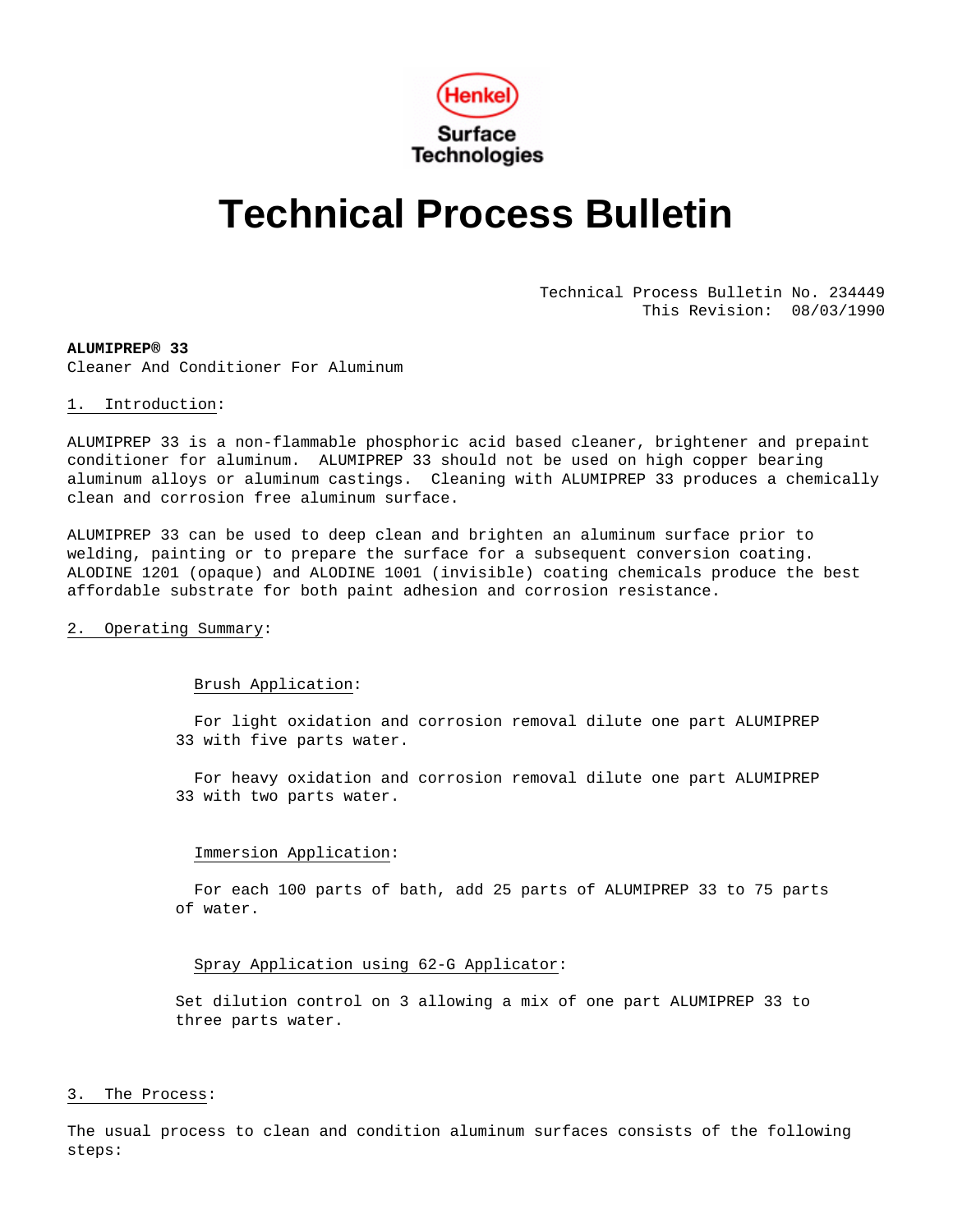- A. Apply the ALUMIPREP 33 solution
- B. Water rinse
- C. Dry

The usual process to prepare the aluminum surfaces for a chemical coating consists of the following steps:

- A. Apply the ALUMIPREP 33 solution
- B. Water rinse
- C. Apply an ALODINE coating solution
- D. Water rinse
- E. Dry

4. Materials:

ALUMIPREP 33 ALODINE® 1201 (optional) ALODINE 1001 (optional)

#### 5. Equipment:

Acid resisting (rubber, stainless steel or plastic) buckets, troughs or other suitable container should be used to hold the diluted ALUMIPREP 33 solution. Ordinary steel pails may be used, but only for a short time. Galvanized containers should not be used. If production conditions warrant, troughs may be installed to collect the ALUMIPREP 33 coating chemical run-off for reuse.

Long-handled, window type brushes, clean cloths or synthetic sponges may be used to brush on the ALUMIPREP solution.

## 6. Apply the ALUMIPREP 33 solution:

## Buildup:

For brush application for light oxidation and corrosion removal, dilute one part ALUMIPREP 33 with five parts water.

For brush application for heavy oxidation and corrosion removal, dilute one part ALUMIPREP 33 with two parts water.

For immersion application, add 25 parts of ALUMIPREP 33 to 75 parts of water for each 100 parts of bath.

For spray application using 62-g applicator, set dilution control on 3 allowing a mix of one part ALUMIPREP 33 to three parts water.

NOTE: Operators should be equipped with rubber gloves, aprons and goggles to avoid contact with the solution. Adequate ventilation should be provided.

# Operation:

Selecting the size area to be treated at one time will depend on the method of application, condition of the metal surface, temperature and part configuration. A typical treatment time is where the ALUMIPREP 33 solution is in contact with the metal surface between two and five minutes.

ALUMIPREP 33 solution is normally applied at temperatures between room and 120° Fahrenheit. If drying does occur, rewet the surface with ALUMIPREP 33 solution, prior to water rinsing.